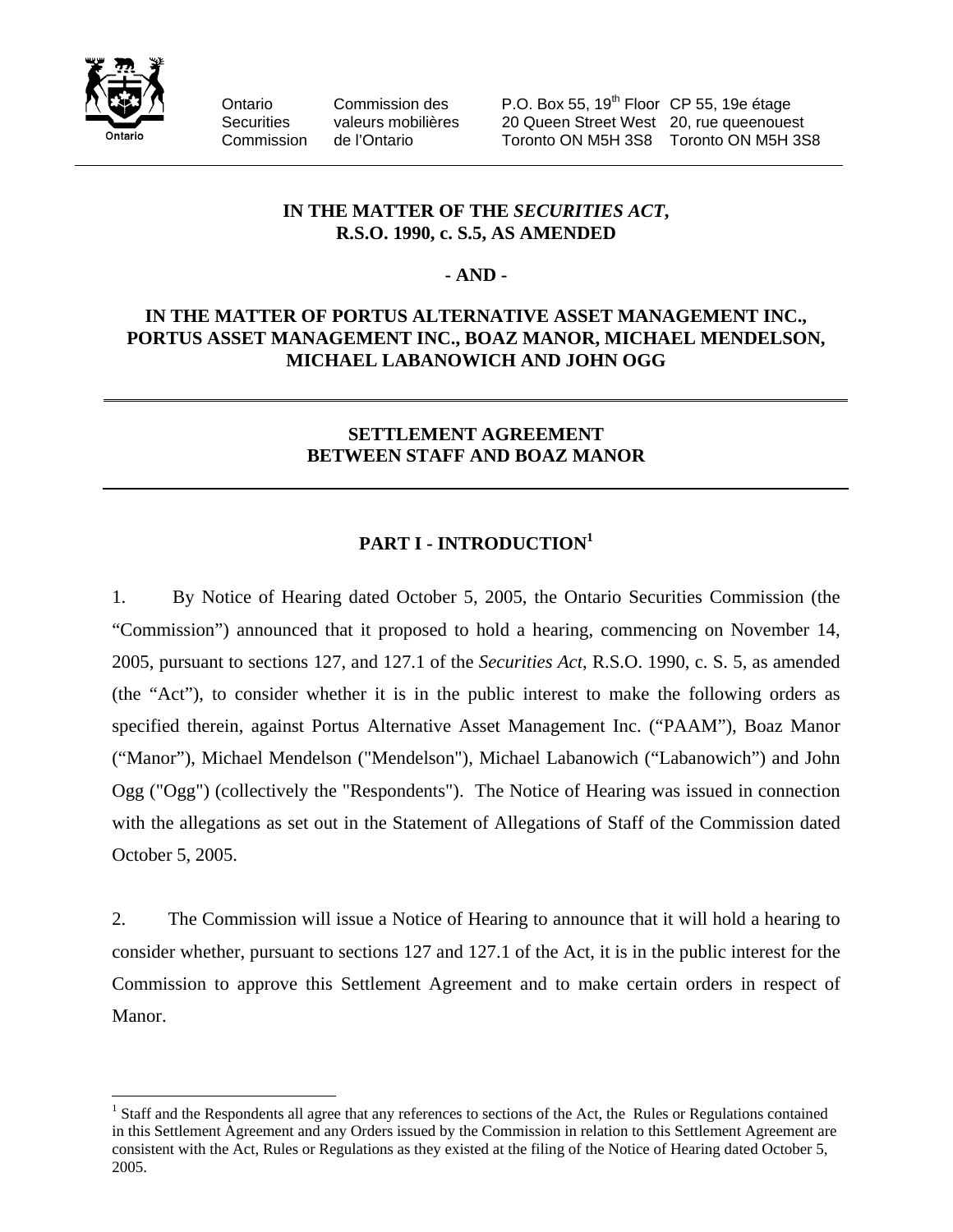#### **PART II – JOINT SETTLEMENT RECOMMENDATION**

3. Staff agree to recommend settlement of the proceeding initiated by the Notice of Hearing dated October 5, 2005 against Manor (the "Proceeding") in accordance with the terms and conditions set out below. Manor consents to the making of an order in the form attached as Schedule "A", based on the facts set out below.

#### **PART III – AGREED FACTS**

#### **The Corporate Structure**

4. PAAM, formerly Paradigm Alternative Asset Management Inc., is a corporation incorporated pursuant to the laws of Ontario on January 10, 2003. Its headquarters were located in Toronto.

5. On March 14, 2003, PAAM was registered with the Ontario Securities Commission (the "Commission") as an Investment Counsel & Portfolio Manager ("IC/PM") and Limited Market Dealer ("LMD"). PAAM was similarly registered in all other Canadian jurisdictions with the exception of Quebec. PAAM developed the financial products, distributed directly and indirectly to both accredited and retail investors, that are the subject of this proceeding.

6. Paradigm Asset Management Inc. is a corporation incorporated pursuant to the laws of Ontario on January 8, 2003. Portus Asset Management Inc. is a corporation incorporated pursuant to the laws of Ontario on May 12, 2004. These two entities were amalgamated on May 27, 2004 and the combined entity was continued as Portus Asset Management Inc. (these entities hereinafter are collectively referred to as "PAM").

7. At all material times, PAM operated out of the same business premises as PAAM in Toronto. PAM was identified as the Fund Manager for the investment products offered by PAAM. PAM was primarily responsible for the marketing of the investment products created by PAAM.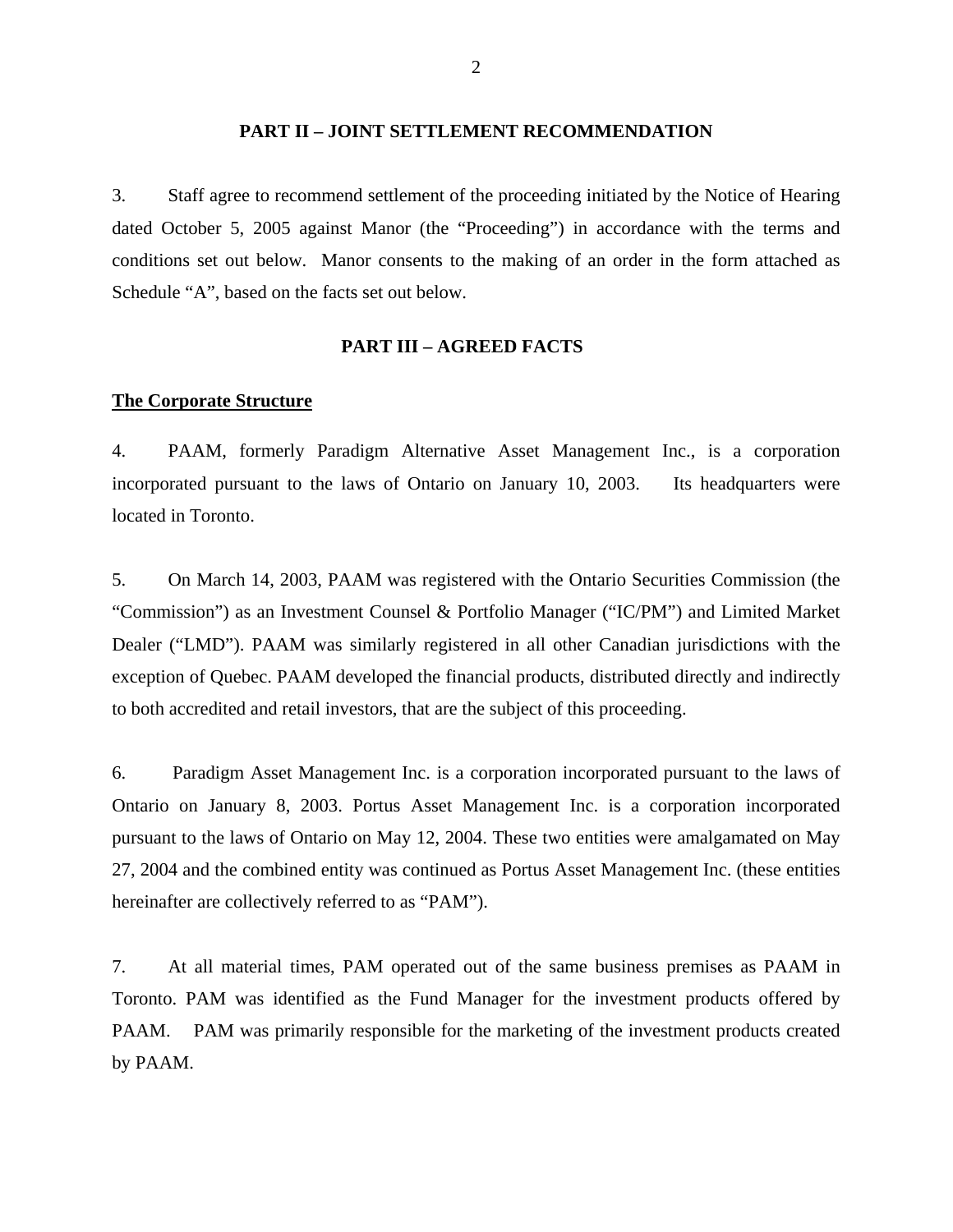8. Portus Alternative Asset Management Inc. (BVI) ("PAAM BVI"), formerly Paradigm Alternative Asset Management Inc. (BVI), is a corporation incorporated pursuant to the laws of the British Virgin Islands on December 10, 2003.

9. At all material times, the business and affairs of PAAM, PAAM BVI and PAM were so inextricably intertwined that PAAM, PAAM BVI and PAM operated as a single functional entity. They are therefore referred to herein collectively as "Portus".

10. Manor was the President and Director of PAAM from its inception on January 10, 2003 until March 4, 2005 (the "Material Time"), when KPMG Inc. ("KPMG")was appointed Receiver over the assets, undertakings and properties of PAAM, PAM and other related entities (the "Receivership"). On February 19, 2003, Manor was registered with the Commission as the Associate Portfolio Manager for PAAM. Manor also held the positions of President and Secretary for PAM from January 8, 2003 to April of 2003. Manor was the chief architect of all of the investment products that are the subject of this proceeding and was a directing mind of all of the entities involved in those products.

11. Mendelson was the primary directing mind of PAM during the Material Time.

## **Domestic and International Investment Structures**

12. Portus marketed three different investment structures (two domestically and one offshore) to investors during the Material Time:

- a) The Market Neutral Preservation Fund (MNPF), offered to accredited investors in Canada beginning in February of 2003;
- b) The BancNote Trust Series (BNT) and the BancLife Trust Series (BLT), offered to Canadian investors through their respective wholesalers from August 2003 to February 2005;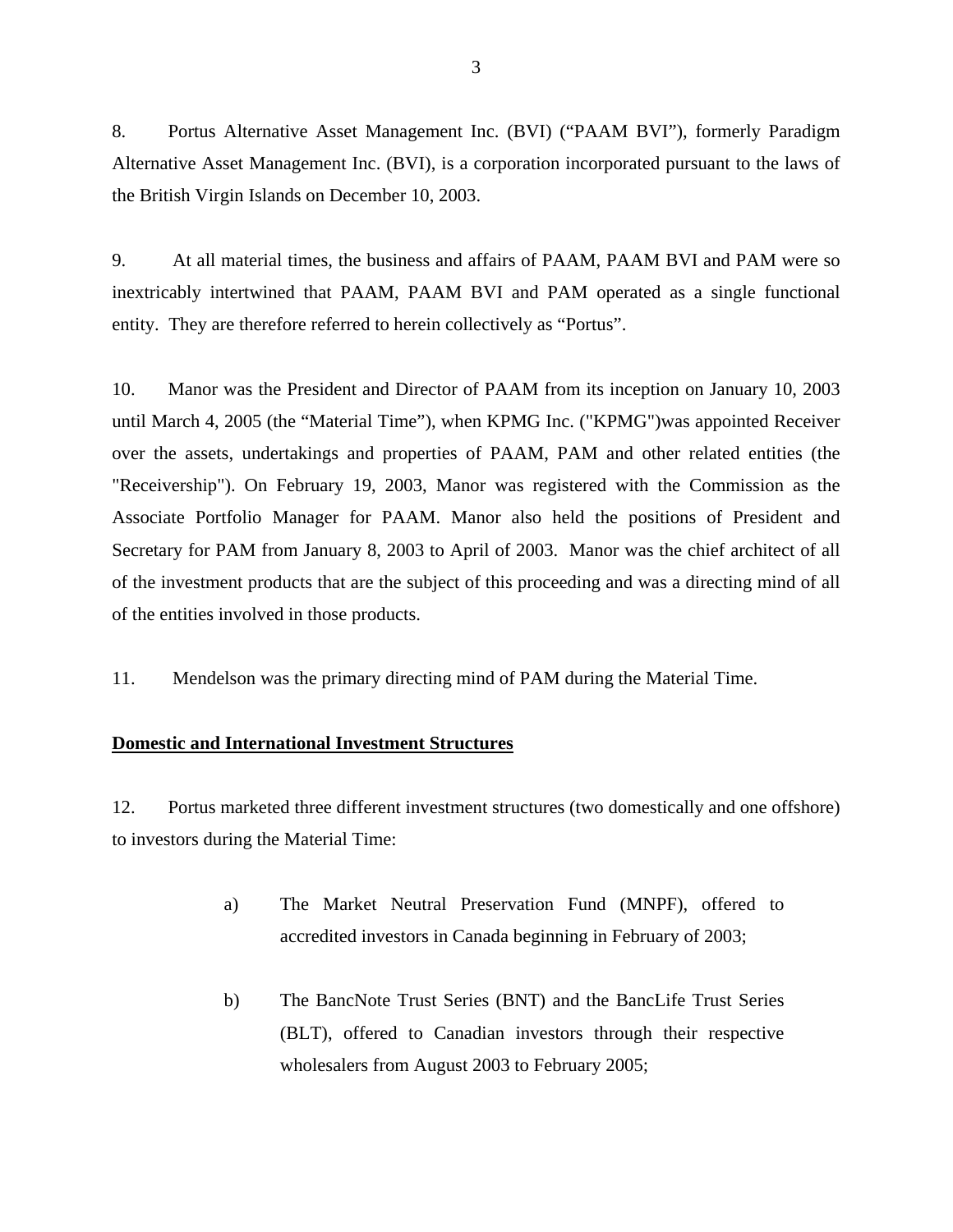c) The Offshore Structure, was purportedly identical in structure to the BNT and BLT, except that investments were made in U.S. dollars.

#### **The Market Neutral Preservation Fund**

13. Portus' first product, the Market Neutral Preservation Fund (the "MNPF"), was launched in February of 2003 and closed in or about May of 2003. Approximately \$19.2 million was invested in the MNPF primarily by Canadian investors.

14. The MNPF was a non-prospectus qualified mutual fund offered directly to accredited investors by way of Offering Memorandum in reliance upon the accredited investor exemption set out in section 2.3 of OSC Rule 45-501. Units of the MNPF were sold by investment dealers to their clients.

15. PAM was designated as the manager to the MNPF and the MNB Trust (the value of the units of which establish the returns achieved by investors in the MNPF). PAAM was designated as the advisor.

16. The MNPF was professed to offer investors principal protection in addition to a minimum return of 1.12 times the original amount invested. This fund also purportedly offered tax benefits through the deferral of taxes on income/gains and the reduction of taxes on capital gains versus income.

17. These tax benefits would accrue by virtue of a swap agreement whereby the \$19.2 million was to be paid to the Royal Bank of Canada ("RBC") which, through its subsidiary Royal Bank of Canada Dominion Securities ("RBCDS"), invested the funds in a basket of nondividend paying shares of Canadian companies. RBCDS would then short sell the shares and invest the proceeds back into the trust.

18. The MNPF Offering Memorandum stated that "the manager is required to exercise its powers and discharge its duties honestly, in good faith and in the best interests of the Trust and to exercise the care, diligence and skill of a prudent and qualified manager."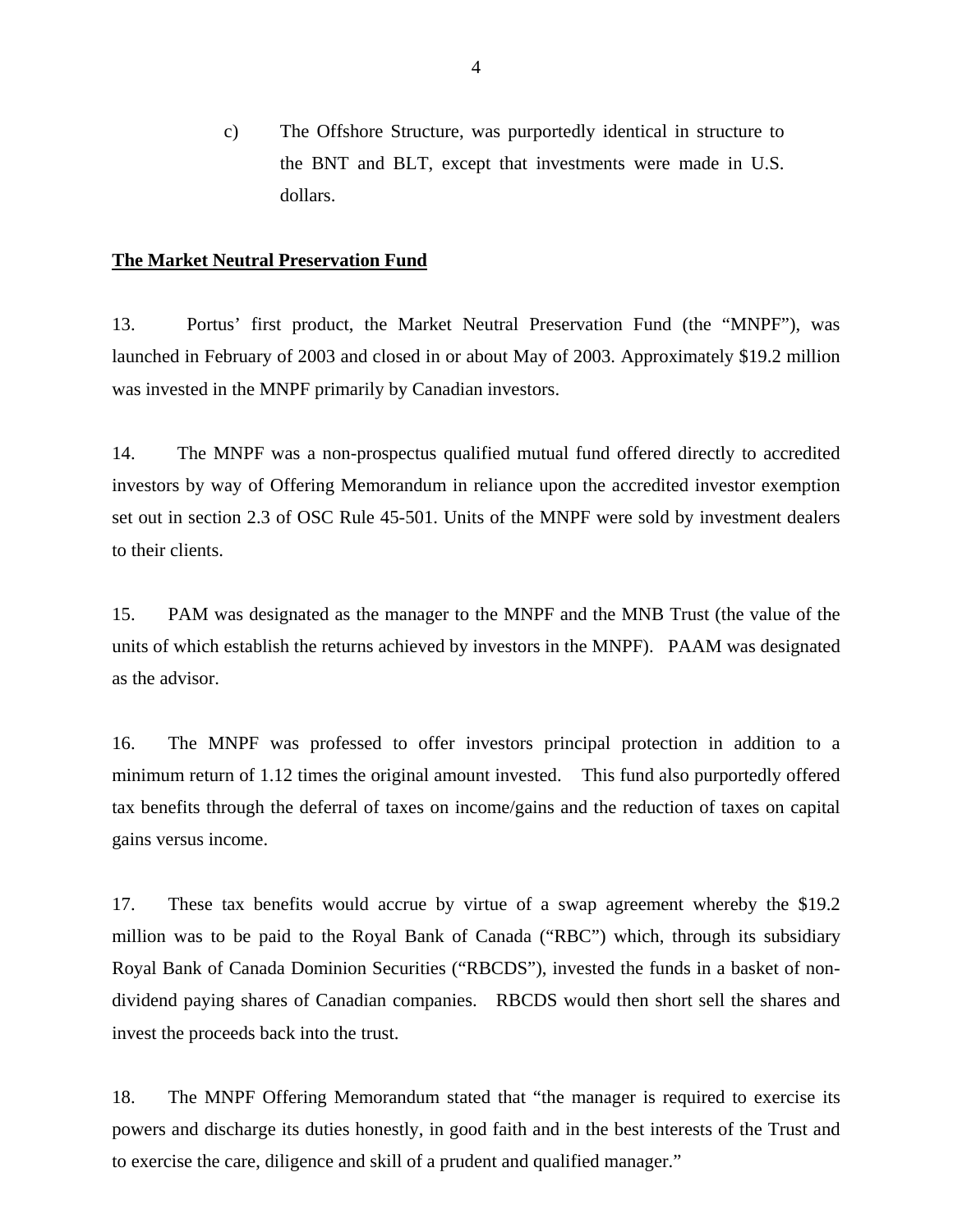#### **The BancNote Trust Series and the BancLife Trust Series**

19. The next investment product created and issued by Portus in July of 2003, following the close of the MNPF, were the BNT and BLT (collectively, the "Trusts").

20. The BLT largely mirrored the BNT but was distinguished by a "death benefit" and a longer term to maturity. Unlike the MNPF, the Trusts were sold via investment dealers or referral agents to non-accredited investors through a series of agreements between Portus and these entities (the "Portfolio Management Agreements"). A total of 12 different BNT series and two BLT series were created and marketed by Portus. Portus' promotional materials indicated an historical annual return of 7%.

21. The Trusts were designed to be tax efficient. By way of example, one of the Portfolio Management Agreements stated that "Paradigm initially intends to invest all of the assets in the Account in a structure intended to provide you with substantially the economic investments in the BancNote Trust – Series-IV with certain tax deferral and capital gains (rather than income) treatment."

22. According to the proposed scheme of the BNT, clients could open a "discretionary managed account" with minimum contributions of \$5,000. Offshore counterparties were to purchase Canadian equities on behalf of those clients. These counterparties were Premiers Derive Paris Inc. ("PDP") and BNote Management Inc ("BNote").

23. Both PDP and BNote were represented to the public to be arms-length offshore counterparties to the Trusts. On behalf of its clients, Portus would purport to enter into option contracts with the counterparties which had the effect of a swap such that, at maturity, the economic value of the units of the Trusts would be swapped for the economic value of the Canadian Equities.

24. The alleged arms-length offshore counterparty (PDP) purchased Canadian equities (the "Canadian Equities"), on a weekly basis, on behalf of Portus' clients. Portus, on behalf of its clients, then entered into option contracts with the alleged arms-length offshore counterparties (PDP and BNote Management) which had the effect of a swap such that, at maturity, the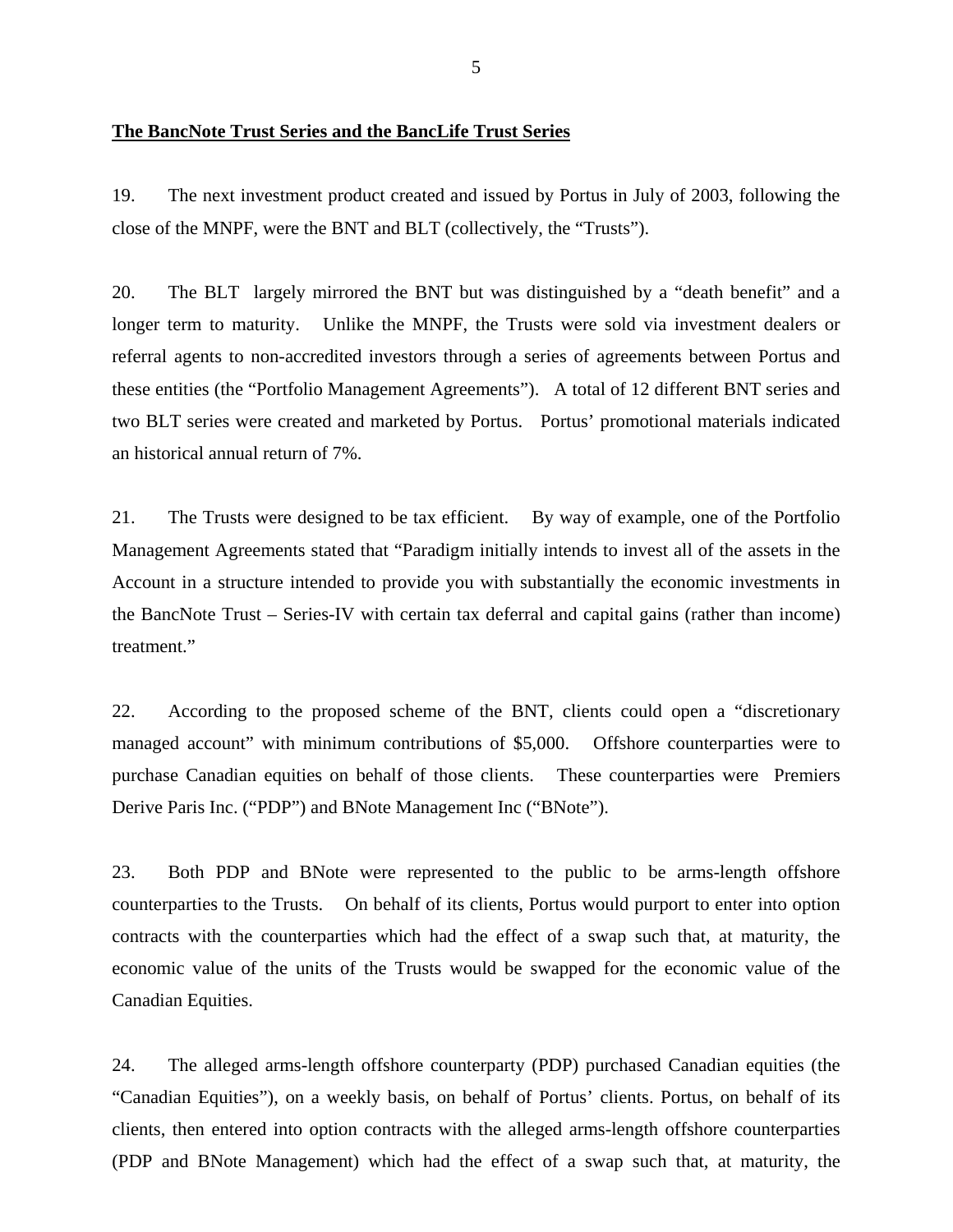economic value of the units of the Trusts would be swapped for the economic value of the Canadian Equities. The option contracts were over-the-counter derivative contracts which were not prospectus qualified.

25. The investment objective of the BNT was to be ultimately realized by purchasing principal protected notes issued by Societe Generale Canada (the "Soc Gen Notes") as a well as a linked hedge fund. The return on the notes was the greater of the principal amount invested or the returns achieved by the linked hedge fund. Investors were assured of a floor value at maturity equal to the principal invested.

26. Notwithstanding the description above, the investment scheme for the most part was not implemented as described.

27. During the Material Time, approximately 26,000 invested approximately \$750 million in the Trusts created by Portus. Manulife Securities requested specific offerings of BNT for its clients. Ultimately, six of the BNT series were marketed exclusively to Manulife.

#### **The Implementation of the Trusts**

28. When funds were received from investors, they were not initially placed into a segregated account for particular investments, but were instead pooled and placed in custodial accounts and thereafter were placed into separate accounts.

29. The "arms length" entities to which these investor funds were transferred were in actuality companies controlled by nominees with the ultimate controlling mind being Manor. As a result, there was a non arms length relationship between the Trusts and the PDP/BNote. These non arms length entities did not purchase securities as represented.

30. Nigel Freeman was the Director, Signatory and Beneficial owner of PDP. Freeman informed investigators from the Royal Canadian Mounted Police (the "RCMP") that he did not have knowledge of what PDP did as a company nor did he have any knowledge of any of the transactions that took place between PDP, BNote and Portus.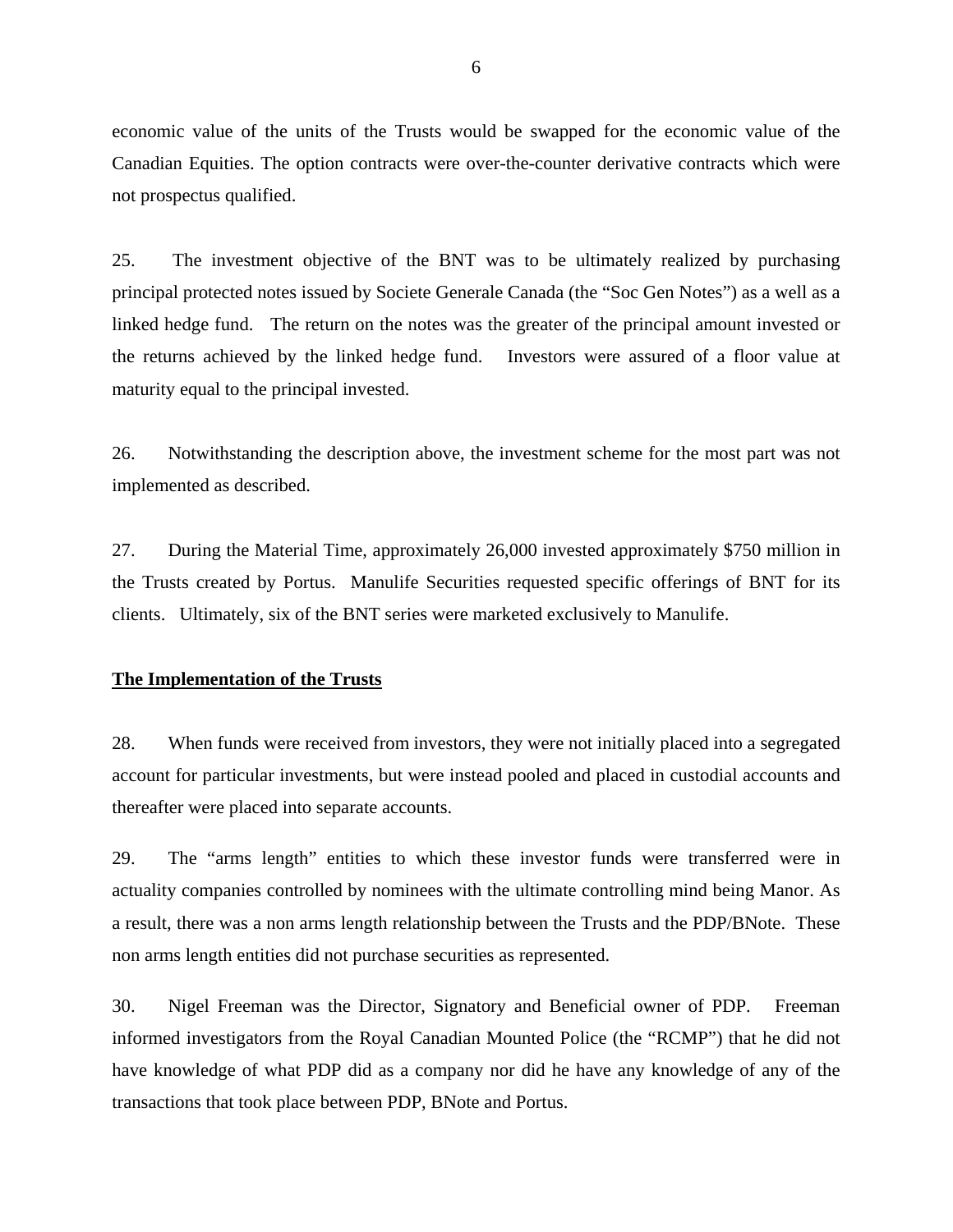31. Similarly, Arthur Berelowitz was the Director, Signatory and Beneficial owner of BNote. Berelowitz informed investigators from the RCMP that he did not have any knowledge of any of the transactions that took place between PDP, BNote and Portus.

32. For BNT Series II, III, IV, and parts of VI and VIa, funds from investors were paid from the PAAM custodial accounts to a PAAM trading account at Lines Overseas Management ("LOM"). According to the purported investment structure, these funds were to be used by PAAM to purchase shares of non-dividend paying Canadian securities and engaged in the swap described in paragraph 23 above.

33. In fact, these collected investor funds totaling \$185.0 million were moved at the direction of Manor between four separate foreign bank accounts in the names of PAAM, PDP, BNote and another offshore company controlled by Manor called BNote Limited. At the direction of Manor, these investor funds were then transferred back into PAAM accounts in the name of each of the Trusts at RBC in Toronto. Manor then transferred these funds from the PAAM accounts at RBC to another PAAM account at RBCDS. These funds were then used to buy the Soc Gen Notes.

34. Commencing with a portion of BNT Series VI and Via and through the remaining BNT and BLT series, no further funds were transferred through the LOM accounts. Of the total of \$732.9 million in investor funds collected for the BNT/BLT series, \$93.5 million was not invested. Of these funds, \$41.2 million were sent from an account in the name of PDP at Basel Trust in Jersey in the Channel Islands to Bank Hapoalim, in Switzerland. Using a series of purported loans, funds were then returned to PAM, PAAM or a company incorporated and controlled by Manor and/or Mendelson called BancNote Corp. These funds were further traced to assorted Portus bank accounts from which Portus paid operating expenses including commissions, referral fees, rent, utilities, salaries and payroll.

## **The Implementation of the Offshore Structure**

35. From September of 2003 until February of 2005, Portus offered an identical investment structure to that of the Trusts for clients who opened international accounts (the "Offshore Structure"). Investments in this structure were made in US dollars.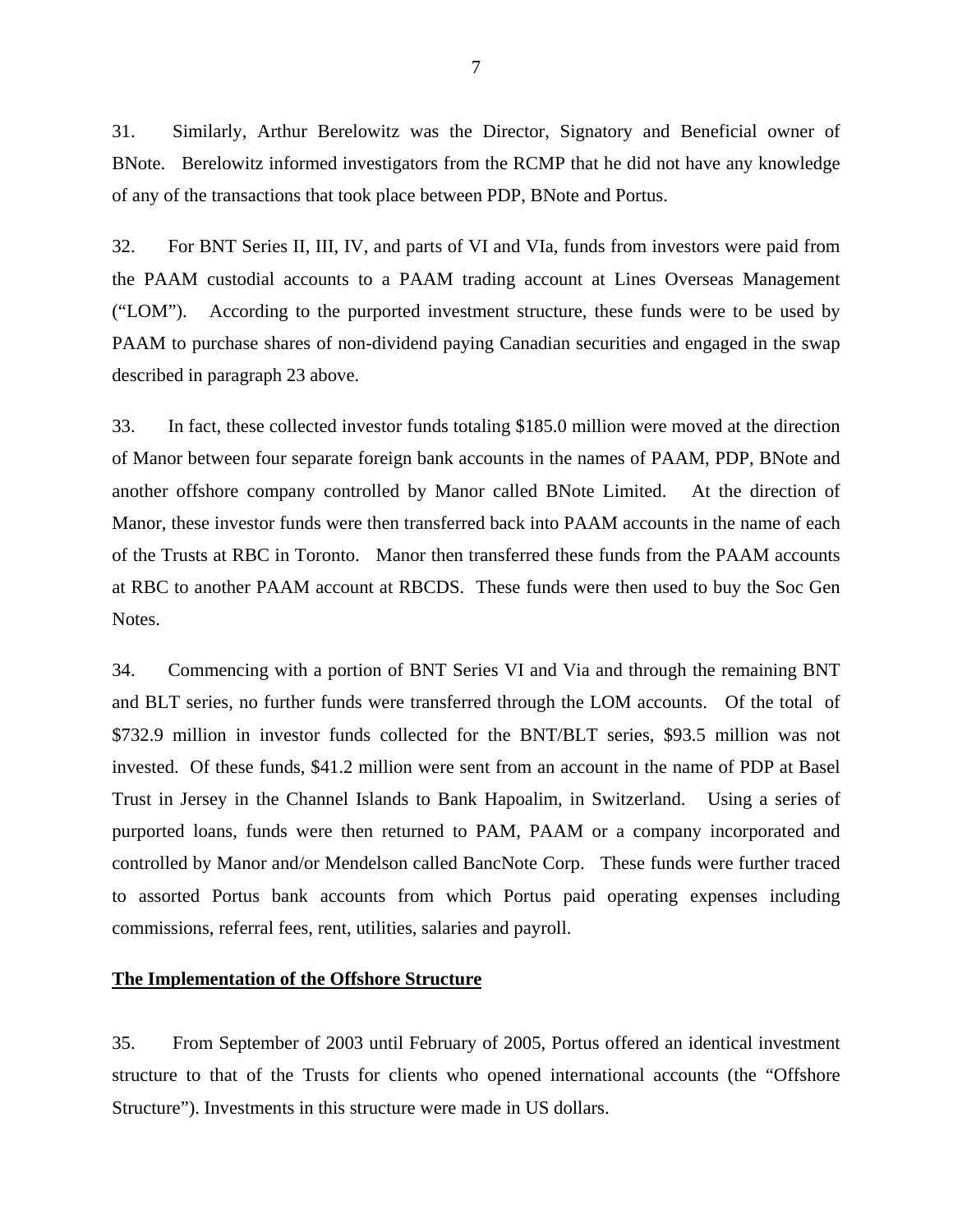36. The client documentation and marketing information prepared for the Offshore Structure were the same in all material respects to that of the Trusts. Portus' staff in Toronto performed all sales and back-office administration for the Offshore Structure in substantially the same manner as for the Trusts.

37. Approximately 700 investors placed approximately \$52.8 million (U.S.) accounts under the Offshore Structure. However, none of this money was actually invested by Portus.

38. It was initially difficult for Staff to determine what happened to these funds as at Manor's direction, documentation was removed from the premises and Manor did not provide any documentation respecting the offshore structure to KPMG as required by the receivership. It was subsequently discovered that investor funds flowed through a series of accounts linked to Portus. These funds were traced through various foreign accounts in the Cayman Islands, Turks & Caicos, Bermuda, Italy, the United Kingdom, Switzerland, Hong Kong and the United States. Only \$35.2 million of these funds were subsequently recovered by KPMG, leaving approximately \$17.6 million outstanding.

39. As set out in greater detail below, Staff commenced its investigation of Portus and Manor late in 2004. Manor was interviewed for three days by OSC staff. Several weeks later in April 2005, Manor left Canada for Israel.

40. After leaving Canada, Manor purchased approximately \$8.8 million in diamonds using companies in Hong Kong between June 10, 2005 and July 8, 2005. Four shipments of diamonds were delivered to Hong Kong and picked up by Yu Jieying, the sister-in-law of Manor between June 24, 2005 and July 12, 2005. These diamonds were purchased using investor funds from the Offshore Trust.

41. Notwithstanding that Mr. Manor resided in Israel after April 2005, he was represented by Canadian counsel with respect to the ongoing OSC proceedings and the criminal investigation. It was always Manor's position that he would return to Canada attend any regulatory or criminal proceedings as required and, in fact, as soon as counsel was advised that criminal charges would be initiated, immediate arrangements were made for his voluntary return and surrender to Canadian authorities.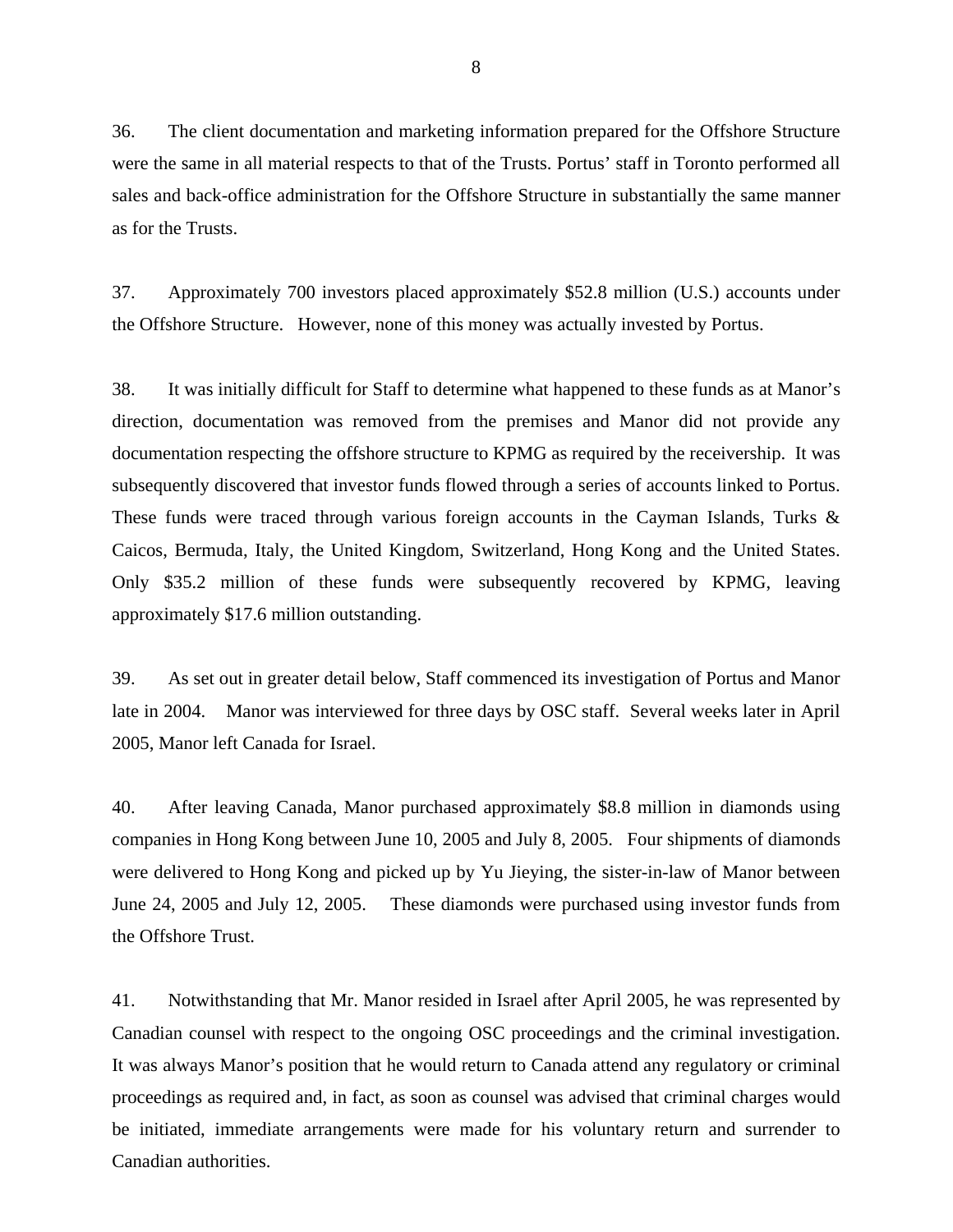#### **Legal Advice Received by Manor**

42. In July of 2004, Manor and Mendelson sought legal advice for Portus from a senior Toronto securities lawyer. Manor and Mendelson were told by this lawyer that the way in which the Portus companies were being operated showed serious regulatory compliance problems and that they should cease continuing to receive investor funds.

43. Manor disregarded this information and continued to operate Portus as before, raising over \$400 million in additional funds from investors in the manner set out above.

#### **Compliance Deficiencies at Portus**

44. Staff conducted an investigation and compliance review of Portus between January 24, 2005 and February 18, 2005 (the "Review"). During the Review, the following compliance deficiencies were noted in relation to the investment structures being offered by Portus:

> (a) Portus did not properly collect and assess Know Your Client ("KYC") and suitability information, contrary to subsection 1.5(1) of OSC Rule 31-505, in that suitability information collected was inadequate, incomplete and not properly followed-up;

> (b) Portus maintained deficient books and records, contrary to subsection 19(1) of the Act, and subsections  $113(1)$ ,  $113(3)1$ ,  $113(3)6$  and 113(3)10 of Regulation 1015 to the Act, and Portus failed to provide Staff with numerous books and records required to be maintained, contrary to subsection 19(3) of the Act, in that i) records of monthly calculations of minimum free capital were not prepared or maintained; ii) trade instructions were not maintained regarding the alleged purchase and sale of securities; iii) the trades allegedly conducted on behalf of the Trusts were not contained in the trading blotter; iv) Staff were not provided with: sufficient evidence to ascertain client holdings, ledgers and/or other records that accurately reflect assets, liabilities, income, expenses and capital accounts; back-up information regarding Net Asset Value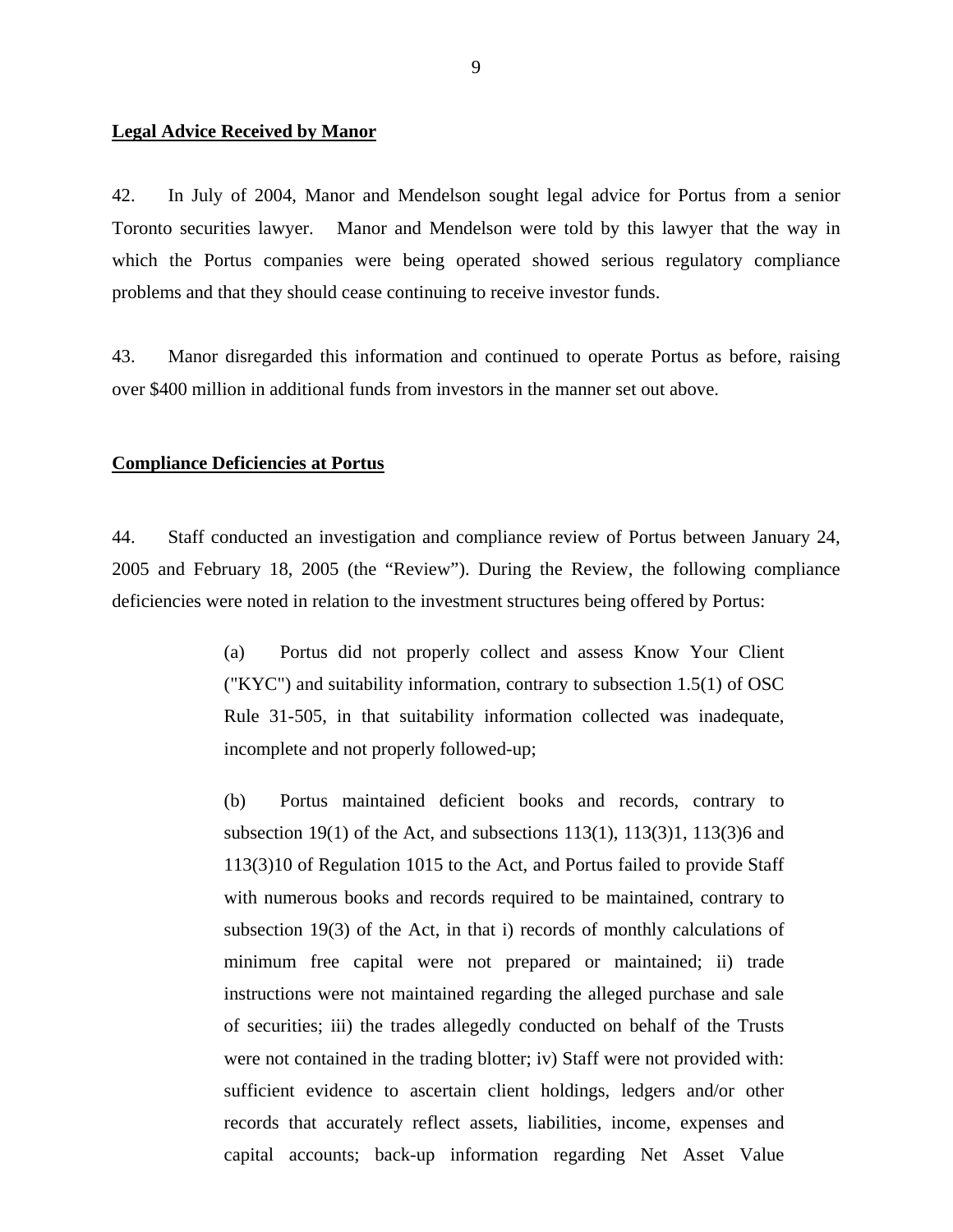calculations; supporting documentation regarding performance data included in marketing materials; and, accurate and, in some cases any, back-up support for the alleged reconciliation of deposits and investments prepared by Ali Hamid; and v) Minutes of board of directors', management, portfolio management and executive meetings were either not kept or were withheld from Staff.

(c) Portus engaged in improper or inadequate pricing of the units of the Trusts, contrary to subsection 116(1) of the Act and 2.1 of OSC Rule 31- 505, in that prices were calculated exclusively by Manor. This was not in accordance with the manner of pricing disclosed in the relevant offering memoranda;

(d) Portus maintained inadequate policies, procedures and internal controls in several key areas of business, contrary to subsection 1.2 of OSC Rule 31-505, these deficiencies include but are not limited to (i) the written policies and procedures manuals for Portus' IC/PM management operations did not adequately address several key issues, including but not limited to: the collection and updating of KYC and suitability information; the preparation, review and monitoring of monthly capital calculations; the preparation and maintenance of trade orders; and the performance of research; (ii) Portus did not follow all of the policies and procedures contained in its procedures manual; (iii) written policies and procedures for Fund Manager activities did not exist and oversight of Fund Manager activities was inadequate; (iv) the following weaknesses in internal controls were identified: the BancNote and BancLife Trusts' assets initially flowed into one broker account and were not properly segregated into the assets of the BancNote and BancLife Trusts; cheques were accepted on which the payee was not identified as PAAM; inadequate reviews were performed with respect to referral agreements, client statements, client confirmations and bank account reconciliations; bank reconciliations were not prepared; ongoing monitoring of clients' holdings was not performed; and (v) Portus' most recent statement of policies was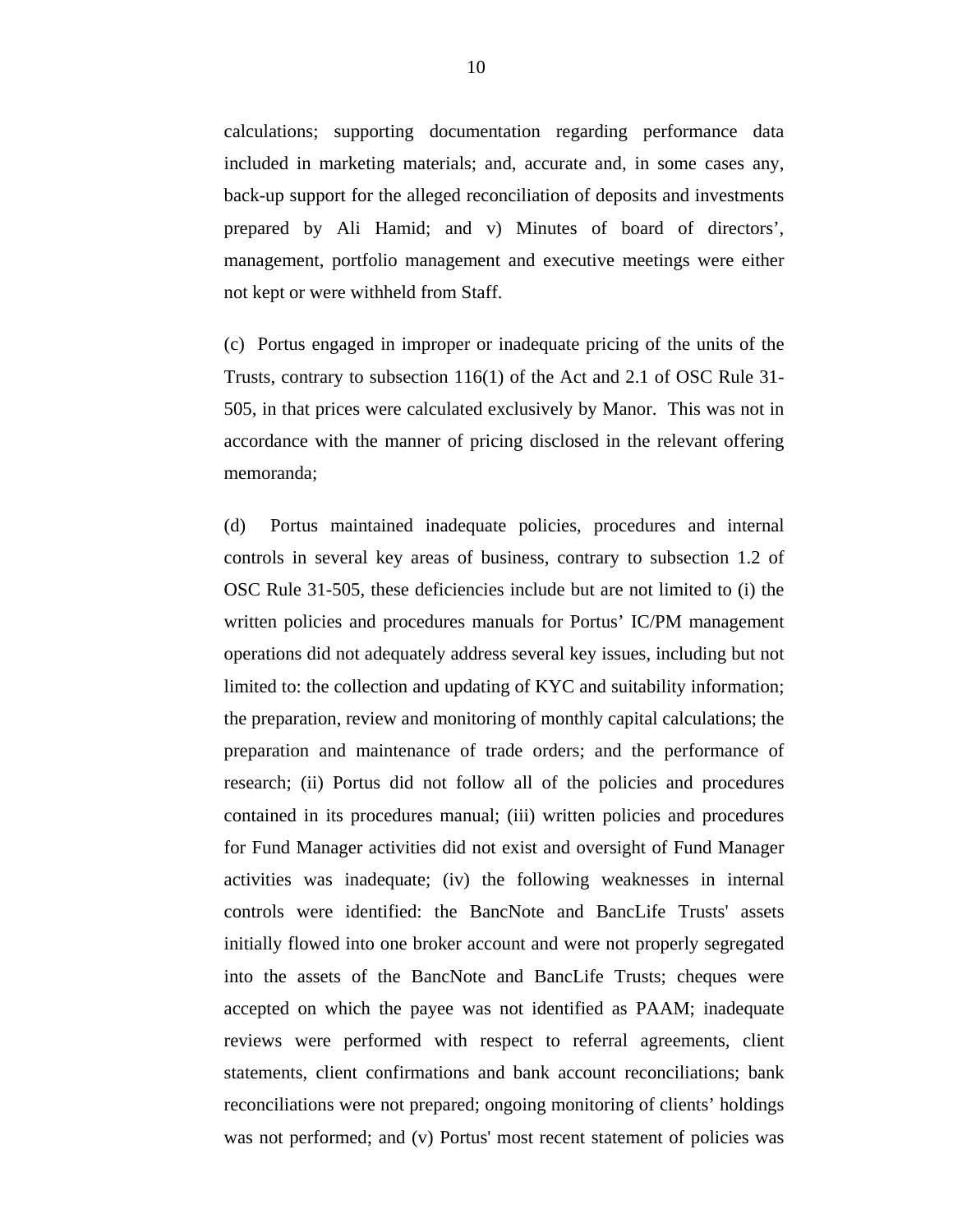not filed with the Commission, contrary to paragraph 223(3)(a) of the Regulation.

#### **Information Provided to Investors**

#### **A. The Nature of the Investment was not Adequately Disclosed**

45. Investors were advised through marketing, client confirmations and other materials prepared and disseminated by Portus that they were investing directly in the Trusts. However, investors were, concurrently, required to sign managed account agreements granting Portus full discretion over their investments and were informed that their investments would receive favourable tax treatment.

46. In addition, employees of Portus and, as a consequence, referring agents, largely believed that the structure was such that clients were investing directly in the Trusts (both domestic and offshore). This belief was routinely conveyed to clients of Portus by Portus' wholesalers and employees and by referral agents.

#### **B. Management Fees**

47. In relation to the investment structures (both domestic and offshore), the fee disclosure made by Portus was contained in the managed account agreement which describes the applicable fees as 2.25% annually of the market value of the assets in each managed account plus 18% of the growth in the market value of these assets over and above their previous highest market value. Pursuant to the disclosure, these fees were to be calculated and accrued weekly and paid at the end of each quarter.

48. The offering memorandum for the Trusts provided to investors described the fees for unit holders identically to the disclosure contained in the above-referenced managed account agreement.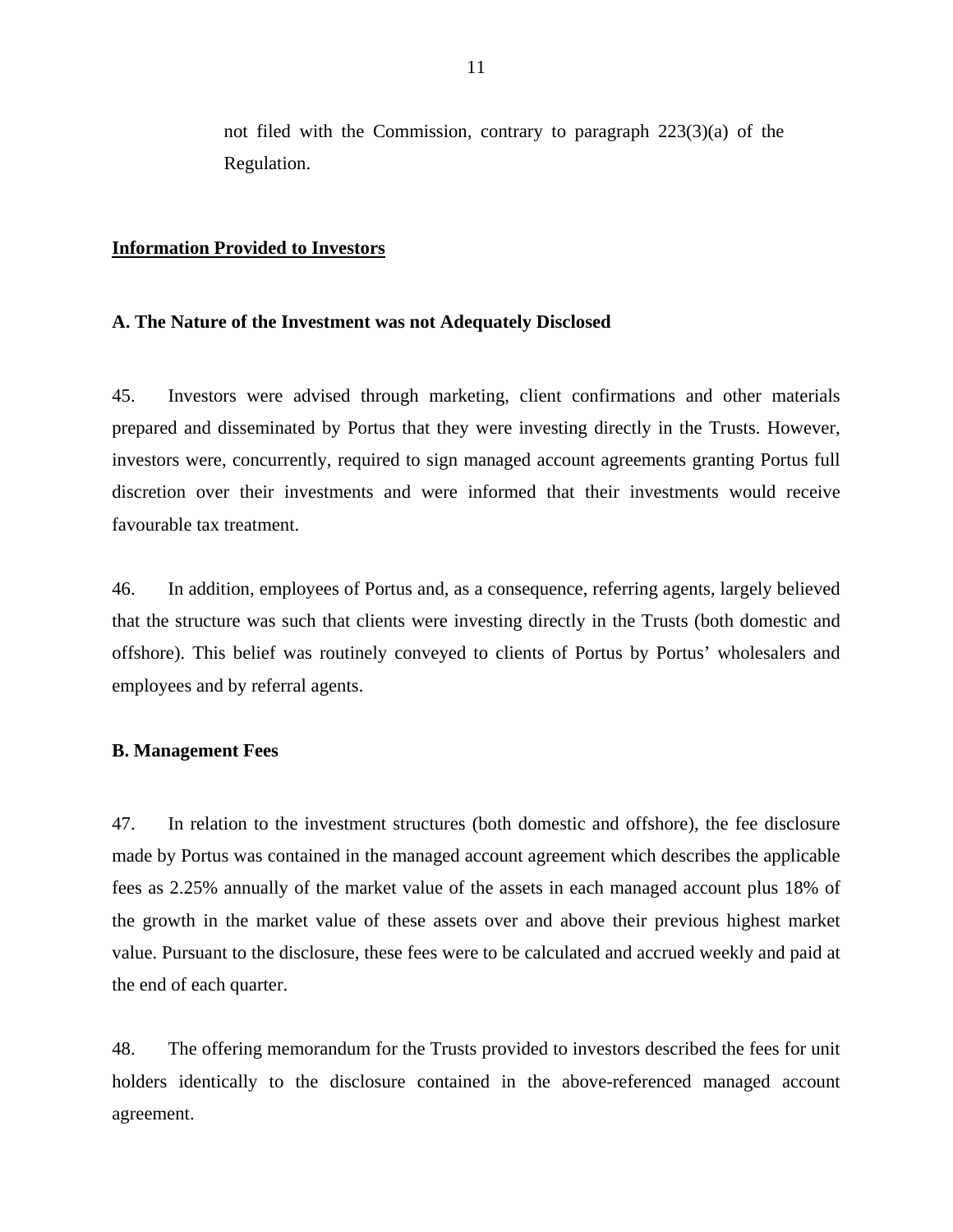49. Portus took approximately 13.3% of the principal invested by clients prior to the investment of funds (approximately \$95.4 million) and used those funds for the ongoing operations of Portus. For instance, a portion of these funds were used to pay management fees, performance fees, referral fees (4% or 5%), trailer fees (1% plus other performance fees) and salaries. These funds were also used to satisfy redemption requests. The amount of funds used for these purposes was approximately equal to the fees Portus would have been entitled to at the maturity date of the Trusts.

# **Return of Investor Funds<sup>2</sup>**

50. Investors in Portus received at least 97% and up to 102% of the funds invested. This was primarily the result of the fact that, as described above, in all of the domestic investment structures, investor funds were invested in guaranteed notes with Soc Gen. The funds returned to investors also included the return of referral and brokerage fees from registered brokers and dealers who sold units in the Portus investment structures.

#### **Criminal Proceedings**

 $\overline{a}$ 

51. Mr. Manor entered a plea of guilty on November 19, 2010 in the Superior Court of Justice of Ontario at Toronto to one count of transferring investor funds contrary to his obligations as a trustee, contrary to s. 462.31(1) of the *Criminal Code*, and one count of disobeying a court order, by transferring those funds, contrary to s. 127(1) of the *Criminal Code*. Mr. Manor was sentenced to a global sentence of 4 years in jail on May 25, 2011. .

# **PART IV – CONTRAVENTION OF ONTARIO SECURITIES LAW AND CONDUCT CONTRARY TO THE PUBLIC INTEREST**

52. By engaging in the conduct described above, Manor admits and acknowledges that he contravened Ontario securities law during the Material Time in the following ways:

> (i) by engaging in the conduct described herein, Manor's actions were contrary to sections  $2.1(1)$  and  $2.1(2)$  of OSC Rule 31-505 respectively;

<sup>&</sup>lt;sup>2</sup> For complete reports and analysis of funds seized by KPMG Inc., Trustee in Bankruptcy & Court-Appointed Receiver for Portus, please refer to www.portusgroup.ca.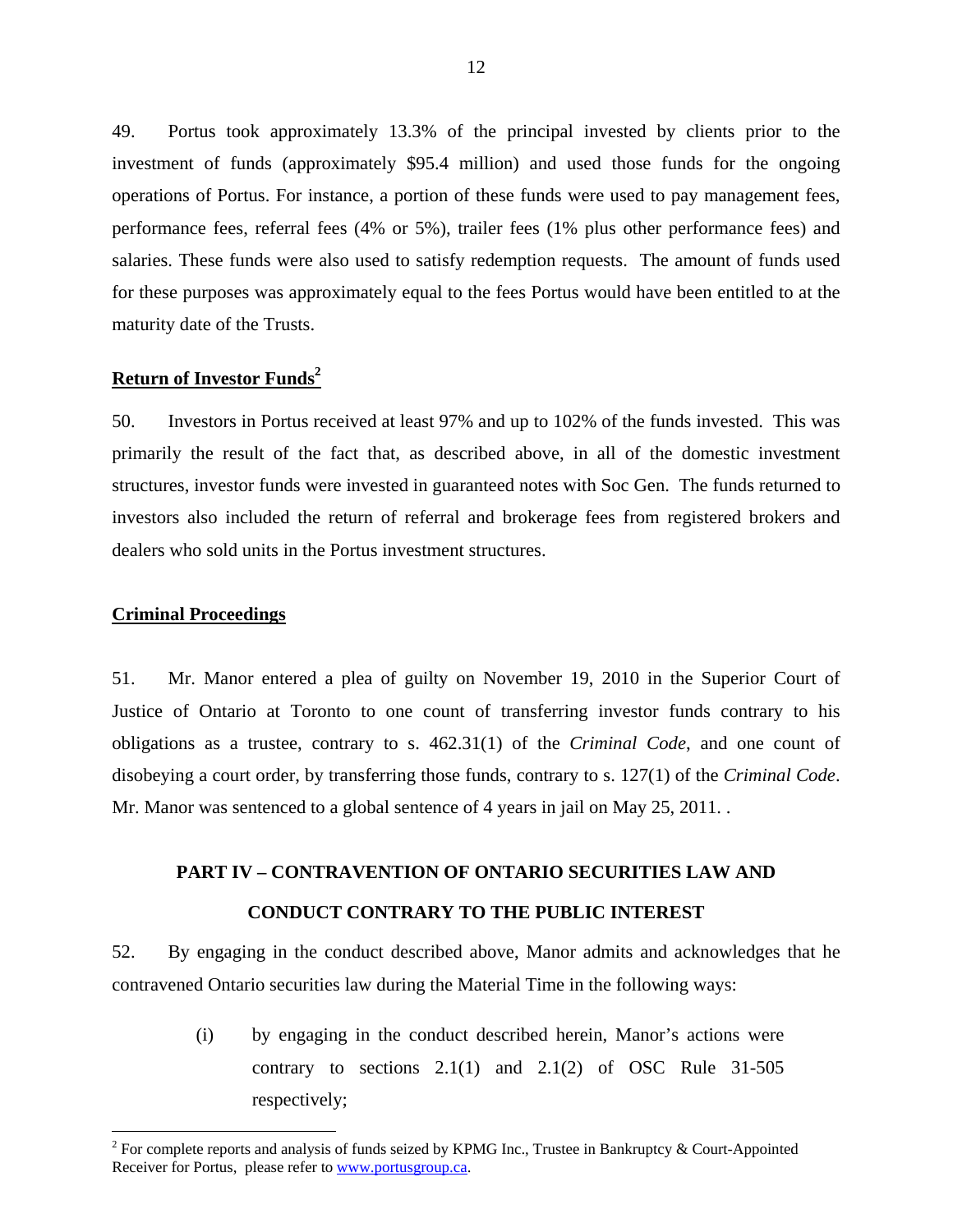(ii) as a consequence of his position of seniority and responsibility at Portus, Manor authorized, permitted or acquiesced in Portus' failure to exercise its powers and discharge its duties as a Fund Manager in the best interests of the mutual funds and, in connection therewith, failed to exercise the degree of care, diligence and skill expected of a reasonably prudent Fund Manager in the circumstances, contrary to section 116(1) of the Act; and

53. Manor admits and acknowledges that he acted contrary to the public interest by contravening Ontario securities law as set out in sub-paragraphs 52 (i) and (ii).

#### **PART V - TERMS OF SETTLEMENT**

54. Manor agrees to the terms of settlement listed below.

55. The Commission will make an order, pursuant to sections 127(1) of the Act, that:

(a) the Settlement Agreement is approved;

(b) trading in any securities by Manor cease permanently from the date of the approval of the Settlement Agreement;

(c) the acquisition of any securities by Manor is prohibited permanently from the date of the approval of the Settlement Agreement with the exception that Manor is permitted to trade in securities in mutual funds through a registered dealer for the account of his Registered Retirement Savings Plan (as defined in the *Income Tax Act* (Canada));

(d) any exemptions contained in Ontario securities law do not apply to Manor permanently from the date of the approval of the Settlement Agreement;

(e) Manor be prohibited permanently from becoming or acting as a director or officer of any issuer;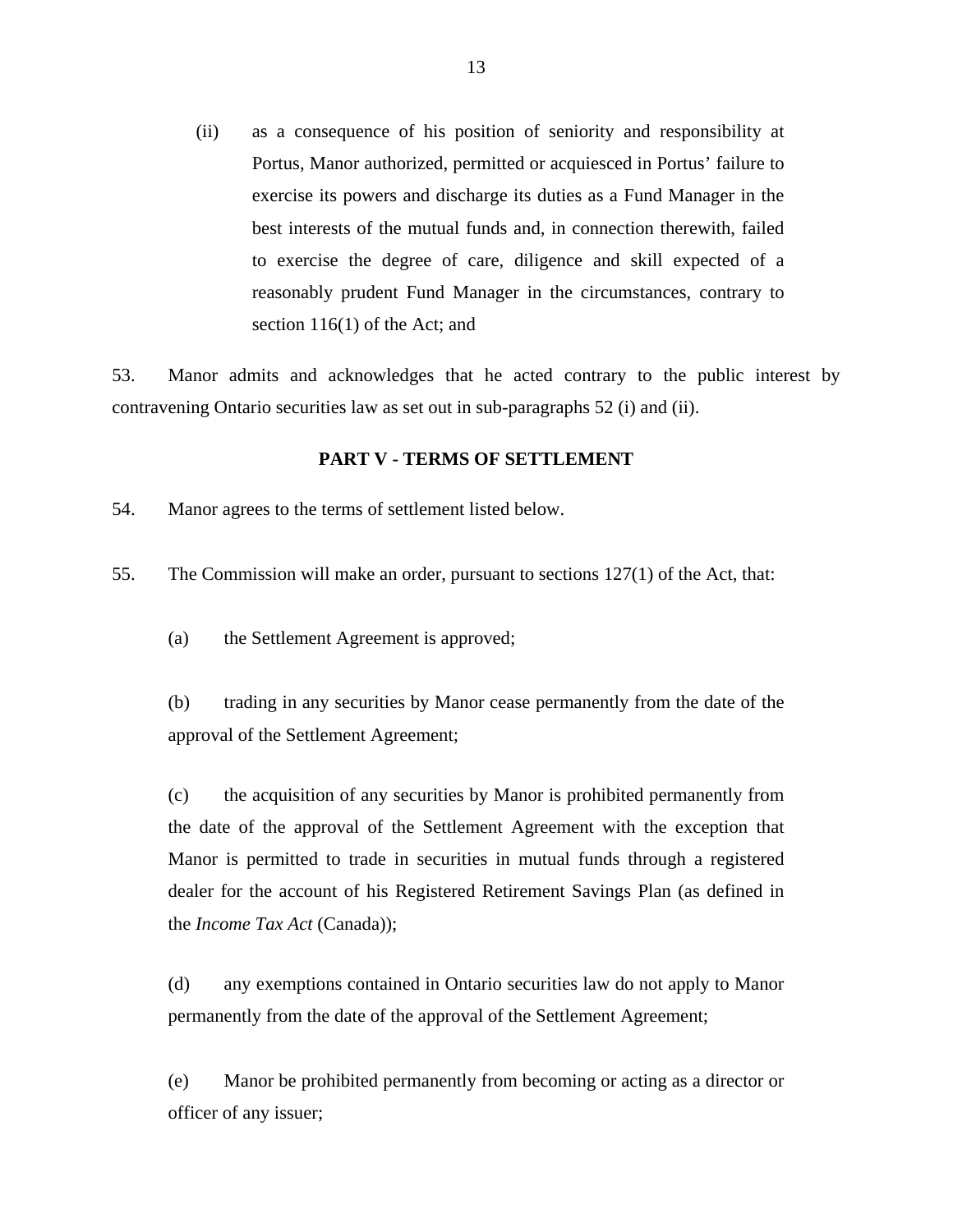(f) Manor resign one or more positions he holds as a director or officer of any issuer;

(g) Manor disgorge to the Commission \$8,800,000 obtained as a result of his non-compliance with securities law, for allocation to or for the benefit of third parties, through the Receiver/Trustee KPMG Inc., if appropriate,; and

(h) Manor be reprimanded.

56. Manor undertakes to consent to a regulatory Order made by any provincial or territorial securities regulatory authority in Canada containing any or all of the prohibitions set out in subparagraphs 55 (b) to (h) above.

#### **PART VI - STAFF COMMITMENT**

57. If this Settlement Agreement is approved by the Commission, Staff will not initiate any other proceeding under the Act against Manor in relation to the facts set out in Part III herein, subject to the provisions of paragraph 58 below.

58. If this Settlement Agreement is approved by the Commission, and at any subsequent time Manor fails to honour the terms of the Settlement Agreement, Staff reserve the right to bring proceedings under Ontario securities law against Manor based on, but not limited to, the facts set out in Part III herein as well as the breach of the Settlement Agreement.

#### **PART VII - PROCEDURE FOR APPROVAL OF SETTLEMENT**

59. Approval of this Settlement Agreement will be sought at a hearing of the Commission scheduled on a date to be determined by the Secretary to the Commission, or such other date as may be agreed to by Staff and Manor for the scheduling of the hearing to consider the Settlement Agreement.

60. Staff and Manor agree that this Settlement Agreement will constitute the entirety of the agreed facts to be submitted at the settlement hearing regarding Manor's conduct in this matter, unless the parties agree that further facts should be submitted at the settlement hearing.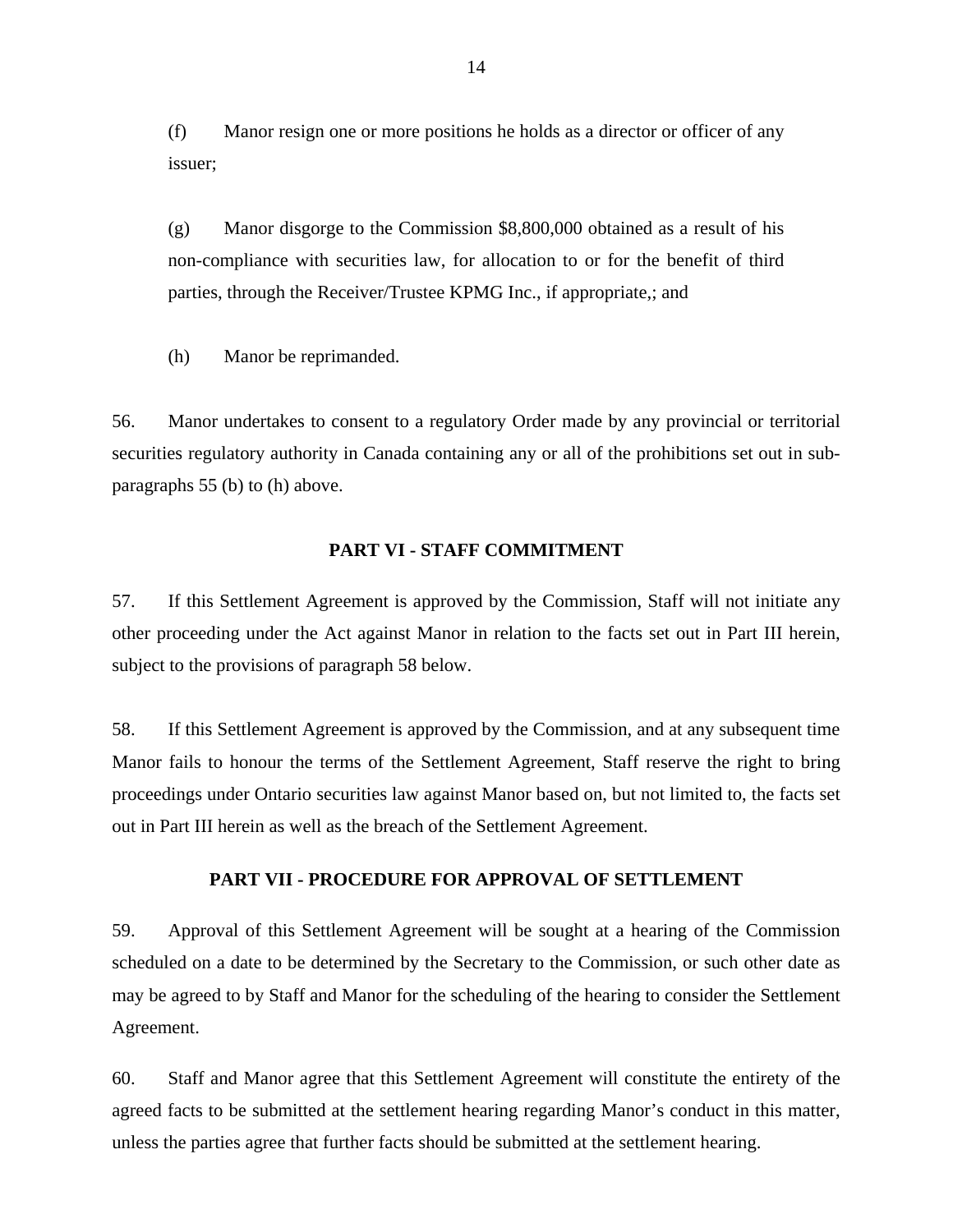61. If this Settlement Agreement is approved by the Commission, Manor agrees to waive all rights to a full hearing, judicial review or appeal of this matter under the Act.

62. If this Settlement Agreement is approved by the Commission, neither party will make any public statement that is inconsistent with this Settlement Agreement or inconsistent with any additional agreed facts submitted at the settlement hearing.

63. Whether or not this Settlement Agreement is approved by the Commission, Manor agrees that he will not, in any proceeding, refer to or rely upon this Settlement Agreement or the settlement negotiations as the basis of any attack on the Commission's jurisdiction, alleged bias or appearance of bias, alleged unfairness or any other remedies or challenges that may otherwise be available.

#### **PART VIII – DISCLOSURE OF SETTLEMENT AGREEMENT**

64. If, for any reason whatsoever, this Settlement Agreement is not approved by the Commission or the order attached as Schedule "A" is not made by the Commission:

- (a) this Settlement Agreement and its terms, including all settlement negotiations between Staff and Manor leading up to its presentation at the settlement hearing, shall be without prejudice to Staff and Manor; and
- (b) Staff and Manor shall be entitled to all available proceedings, remedies and challenges, including proceeding to a hearing on the merits of the allegations in the Notice of Hearing and Statement of Allegations of Staff, unaffected by the Settlement Agreement or the settlement discussions/negotiations.

65. The terms of this Settlement Agreement will be treated as confidential by all parties hereto until approved by the Commission. Any obligations of confidentiality shall terminate upon approval of this Settlement Agreement by the Commission. The terms of the Settlement Agreement will be treated as confidential forever if the Settlement Agreement is not approved for any reason whatsoever by the Commission, except with the written consent of Manor and Staff or as may be required by law.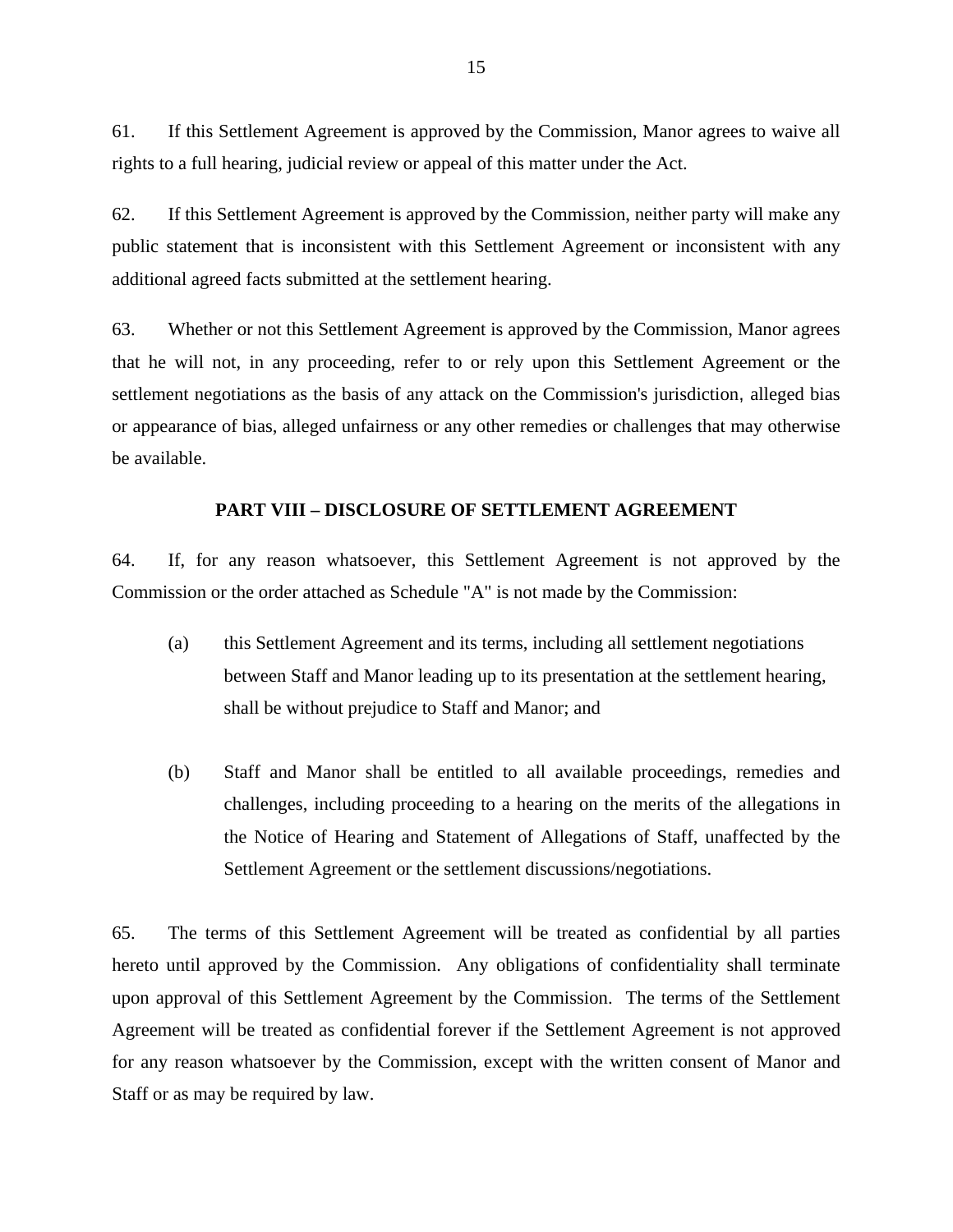# **PART IX. - EXECUTION OF SETTLEMENT AGREEMENT**

66. This Settlement Agreement may be signed in one or more counterparts which together will constitute a binding agreement

67. A facsimile copy of any signature will be as effective as an original signature.

Dated this 27th day of August, 2012.

Signed in the presence of:

"Robin Mckechney" "Boaz Manor"

Witness **Boaz Manor** 

Dated this 27th day of August, 2012

# **STAFF OF THE ONTARIO SECURITIES COMMISSION**

Per: "Karen Manarin"

**Tom Atkinson**  Director, Enforcement Branch

Dated this 27th day of August, 2012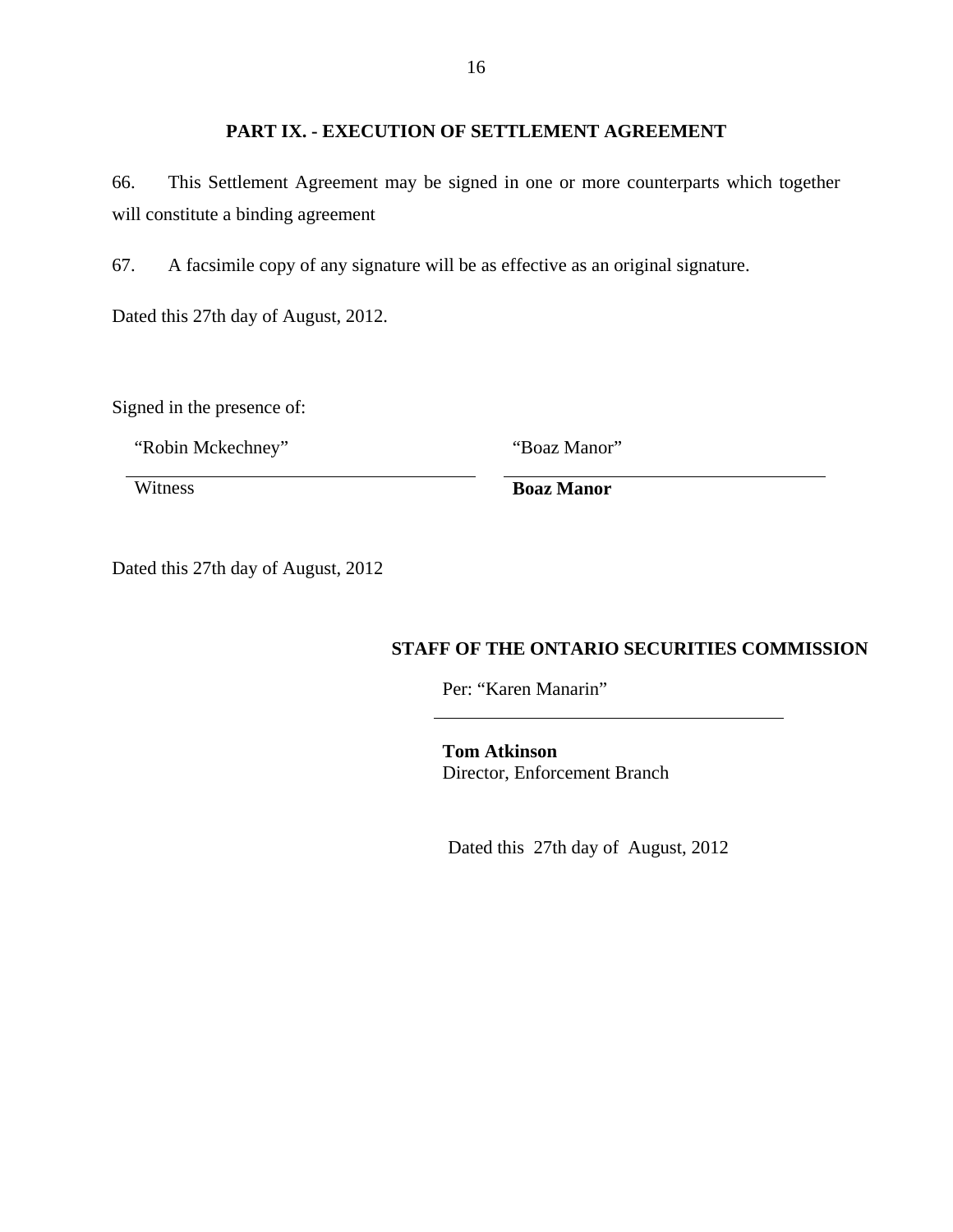## SCHEDULE "A"



Ontario Commission des P.O. Box 55, 19<sup>th</sup> Floor CP 55, 19e étage Securities valeurs mobilières 20 Queen Street West 20, rue queen ouest Commission de l'Ontario Toronto ON M5H 3S8 Toronto ON

M5H 3S8

## **IN THE MATTER OF THE** *SECURITIES ACT* **R.S.O. 1990, c.S.5, AS AMENDED**

#### **- AND -**

# **IN THE MATTER OF PORTUS ALTERNATIVE ASSET MANAGEMENT INC., PORTUS ASSET MANAGEMENT INC., BOAZ MANOR, MICHAEL MENDELSON, MICHAEL LABANOWICH AND JOHN OGG**

## **ORDER**

#### **(Sections 127(1))**

**WHEREAS** on , the Ontario Securities Commission (the "Commission") issued a Notice of Hearing pursuant to sections 127 of the *Securities Act*, R.S.O. 1990, c.S.5, as amended (the "Act") in respect of Boaz Manor ("Manor");

**AND WHEREAS** Manor entered into a Settlement Agreement with Staff of the Commission dated , 2012 (the "Settlement Agreement") in which Manor agreed to a proposed settlement of the proceeding commenced by the Notice of Hearing, subject to the approval of the Commission;

 **AND UPON** reviewing the Settlement Agreement, and upon hearing submissions from counsel for Manor and from Staff of the Commission;

**AND WHEREAS** the Commission is of the opinion that it is in the public interest to make this Order;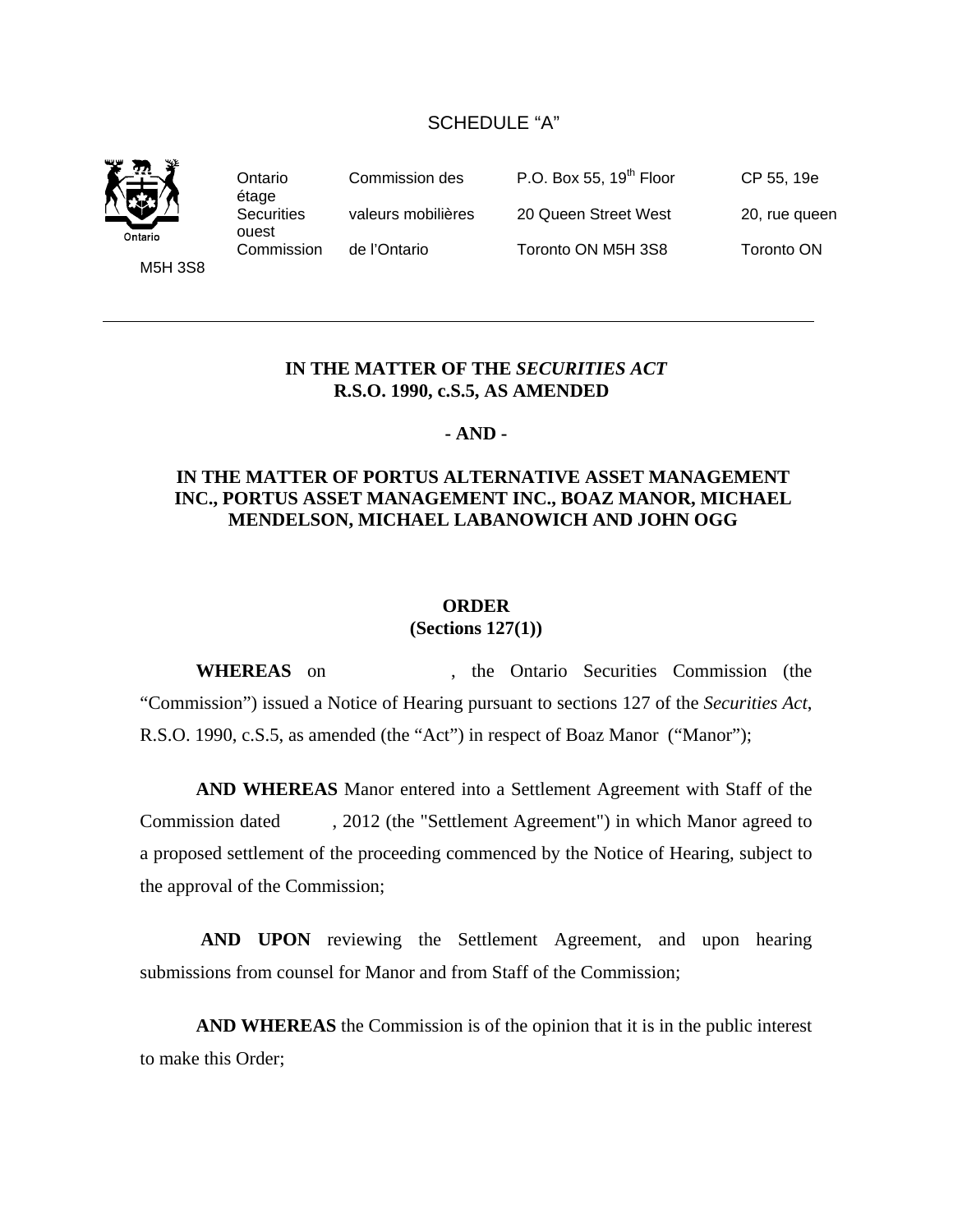## SCHEDULE "A"

#### **IT IS HEREBY ORDERED THAT:**

- (a) the Settlement Agreement is approved;
- (b) pursuant to clause 2 of subsection 127(1) of the Act, trading in any securities by Manor cease permanently;
- (c) pursuant to clause 2.1 of subsection 127(1) of the Act, Manor is prohibited permanently from the acquisition of any securities with the exception that Manor is permitted to acquire securities in mutual funds and exchange traded funds through a registered dealer for the account of his Registered Retirement Savings Plan (as defined in the *Income Tax Act* (Canada));
- (d) pursuant to clause 3 of subsection 127(1) of the Act, any exemptions contained in Ontario securities law do not apply to Manor permanently;
- (e) pursuant to clause 6 of subsection 127(1) of the Act, Manor is reprimanded;
- (f) pursuant to clauses 8, 8.2, and 8.4 of subsection  $127(1)$  of the Act, Manor is prohibited permanently from becoming or acting as a director or officer of any issuer, registrant, or investment fund manager;
- (g) pursuant to clause 8.5 of subsection 127(1) of the Act, Manor is prohibited permanently from becoming or acting as a registrant, as an investment fund manager or as a promoter; and